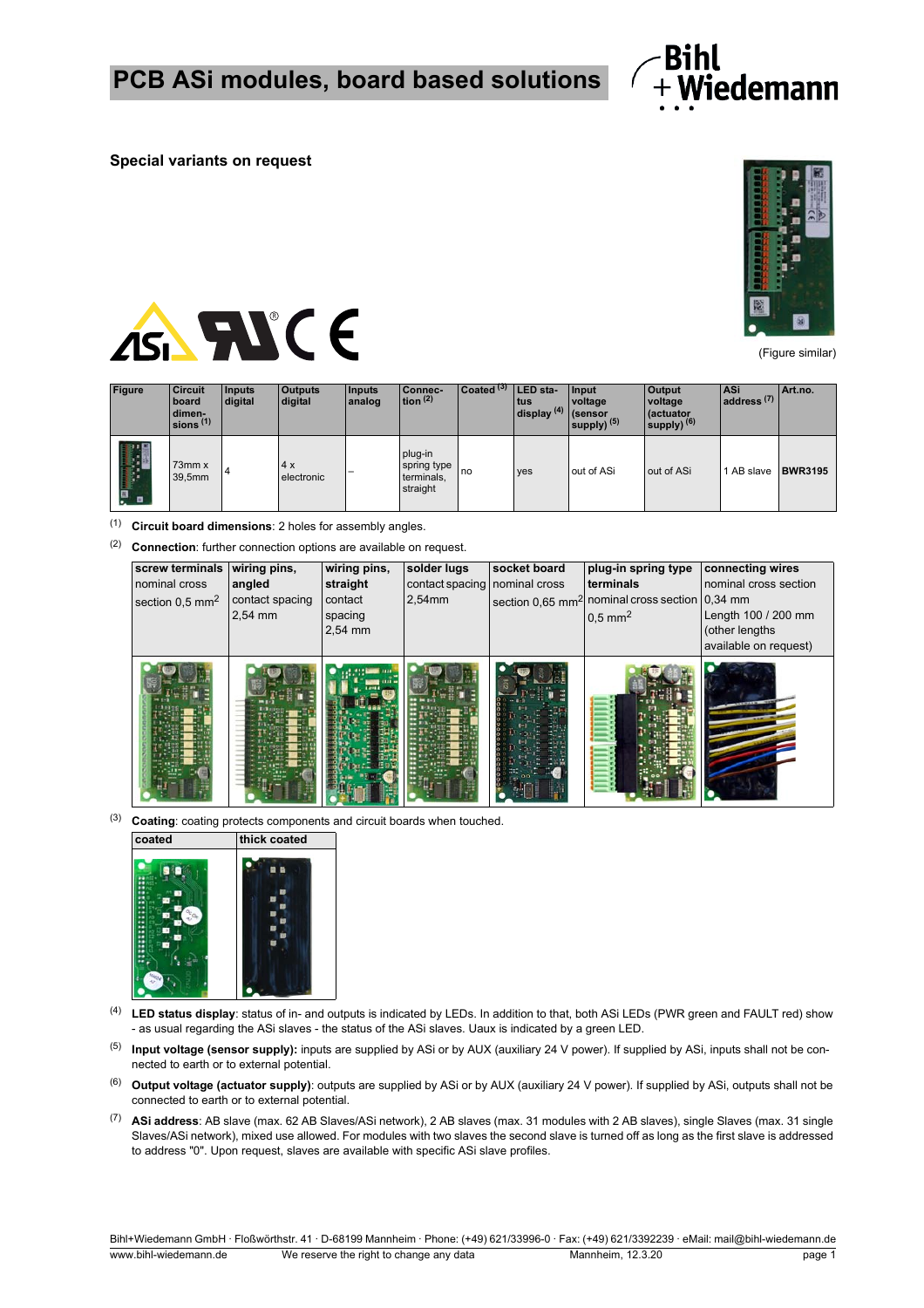

## **For technical data on further devices, see the next pages!**

| Article no.                          |          | <b>BWR3195</b>                                                                                                                                                  |  |  |  |  |  |
|--------------------------------------|----------|-----------------------------------------------------------------------------------------------------------------------------------------------------------------|--|--|--|--|--|
| <b>Connection</b>                    |          |                                                                                                                                                                 |  |  |  |  |  |
| ASi / AUX / peripheral<br>connection |          | plug-in spring type terminals, straight                                                                                                                         |  |  |  |  |  |
| Length of connector cable            |          | I/O: max. 1, 5 m <sup>(1)</sup>                                                                                                                                 |  |  |  |  |  |
| ASi                                  |          |                                                                                                                                                                 |  |  |  |  |  |
| Profile                              |          | S-7.A.7, ID1=7 (fixed)                                                                                                                                          |  |  |  |  |  |
| <b>Address</b>                       |          | 1 AB slave                                                                                                                                                      |  |  |  |  |  |
| Required Master profile              |          | ≥M4                                                                                                                                                             |  |  |  |  |  |
| Since ASi specification              |          | 3                                                                                                                                                               |  |  |  |  |  |
| Operating voltage                    |          | 18  31,6 V                                                                                                                                                      |  |  |  |  |  |
| Max. current consumption             |          | 230 mA                                                                                                                                                          |  |  |  |  |  |
| <b>AUX</b>                           |          |                                                                                                                                                                 |  |  |  |  |  |
| Voltage                              |          |                                                                                                                                                                 |  |  |  |  |  |
| Max. current consumption             |          |                                                                                                                                                                 |  |  |  |  |  |
| Inputs digital                       |          |                                                                                                                                                                 |  |  |  |  |  |
| Number                               |          | 4                                                                                                                                                               |  |  |  |  |  |
| Power supply                         |          | out of ASi                                                                                                                                                      |  |  |  |  |  |
| Power supply of                      | up to    | max. 180 mA,                                                                                                                                                    |  |  |  |  |  |
| attached sensors                     | 50 °C    | ∑ (In/Out) ≤180 mA                                                                                                                                              |  |  |  |  |  |
|                                      | at 55 °C |                                                                                                                                                                 |  |  |  |  |  |
|                                      | at 70 °C |                                                                                                                                                                 |  |  |  |  |  |
| Input level                          |          | $U_{in}$ <2 V low, $U_{in}$ >10 V high                                                                                                                          |  |  |  |  |  |
| <b>Outputs digital</b>               |          |                                                                                                                                                                 |  |  |  |  |  |
| Number                               |          | 4                                                                                                                                                               |  |  |  |  |  |
| Power supply                         |          | out of ASi                                                                                                                                                      |  |  |  |  |  |
| Max. current                         | up to    | 100 mA per output,                                                                                                                                              |  |  |  |  |  |
| consumption                          | 50 °C    | ∑ (In/Out) ≤180 mA                                                                                                                                              |  |  |  |  |  |
|                                      | at 55 °C |                                                                                                                                                                 |  |  |  |  |  |
|                                      | at 70 °C |                                                                                                                                                                 |  |  |  |  |  |
| <b>Display</b>                       |          |                                                                                                                                                                 |  |  |  |  |  |
| <b>LED</b> indicators                |          | yes                                                                                                                                                             |  |  |  |  |  |
| <b>UL Recognized Component</b>       |          |                                                                                                                                                                 |  |  |  |  |  |
| In general                           |          | AU mark does not provide UL certification for any functional safety rating or aspects of the above<br>devices                                                   |  |  |  |  |  |
| <b>External protection</b>           |          | The input to the devices need to be provided with a fuse rated 4 A max or else the devices need to<br>be powered from a class 2 or a SELV limited power source. |  |  |  |  |  |
| Environment                          |          |                                                                                                                                                                 |  |  |  |  |  |
| Applied standards                    |          | EN 61000-6-2                                                                                                                                                    |  |  |  |  |  |
|                                      |          | EN 61000-6-3                                                                                                                                                    |  |  |  |  |  |
|                                      |          | EN 60529                                                                                                                                                        |  |  |  |  |  |
| Operating altitude                   |          | max. 2000 m                                                                                                                                                     |  |  |  |  |  |
| Ambient temperature                  |          | -25 °C  +70 °C                                                                                                                                                  |  |  |  |  |  |
| Storage temperature                  |          | -25 °C  +85 °C                                                                                                                                                  |  |  |  |  |  |
| Protection class                     |          | IP <sub>00</sub>                                                                                                                                                |  |  |  |  |  |
| Coating                              |          | no                                                                                                                                                              |  |  |  |  |  |
| Allowed shock and                    |          | ≤15g, T≤11 ms,                                                                                                                                                  |  |  |  |  |  |
| vibration stress<br>Weight           |          | 10  55 Hz, 0,5 mm amplitude                                                                                                                                     |  |  |  |  |  |
|                                      |          | 30 g                                                                                                                                                            |  |  |  |  |  |
| Dimensions (W / H / D in mm)         |          | 73 / 39,5 / 18,5 (without plug-in connector plug)                                                                                                               |  |  |  |  |  |

(1) loop resistance:  $\leq$ 150  $\Omega$ 

Bihl+Wiedemann GmbH · Floßwörthstr. 41 · D-68199 Mannheim · Phone: (+49) 621/33996-0 · Fax: (+49) 621/3392239 · eMail: mail@bihl-wiedemann.de page 2 Mannheim, 12.3.20 We reserve the right to change any data www.bihl-wiedemann.de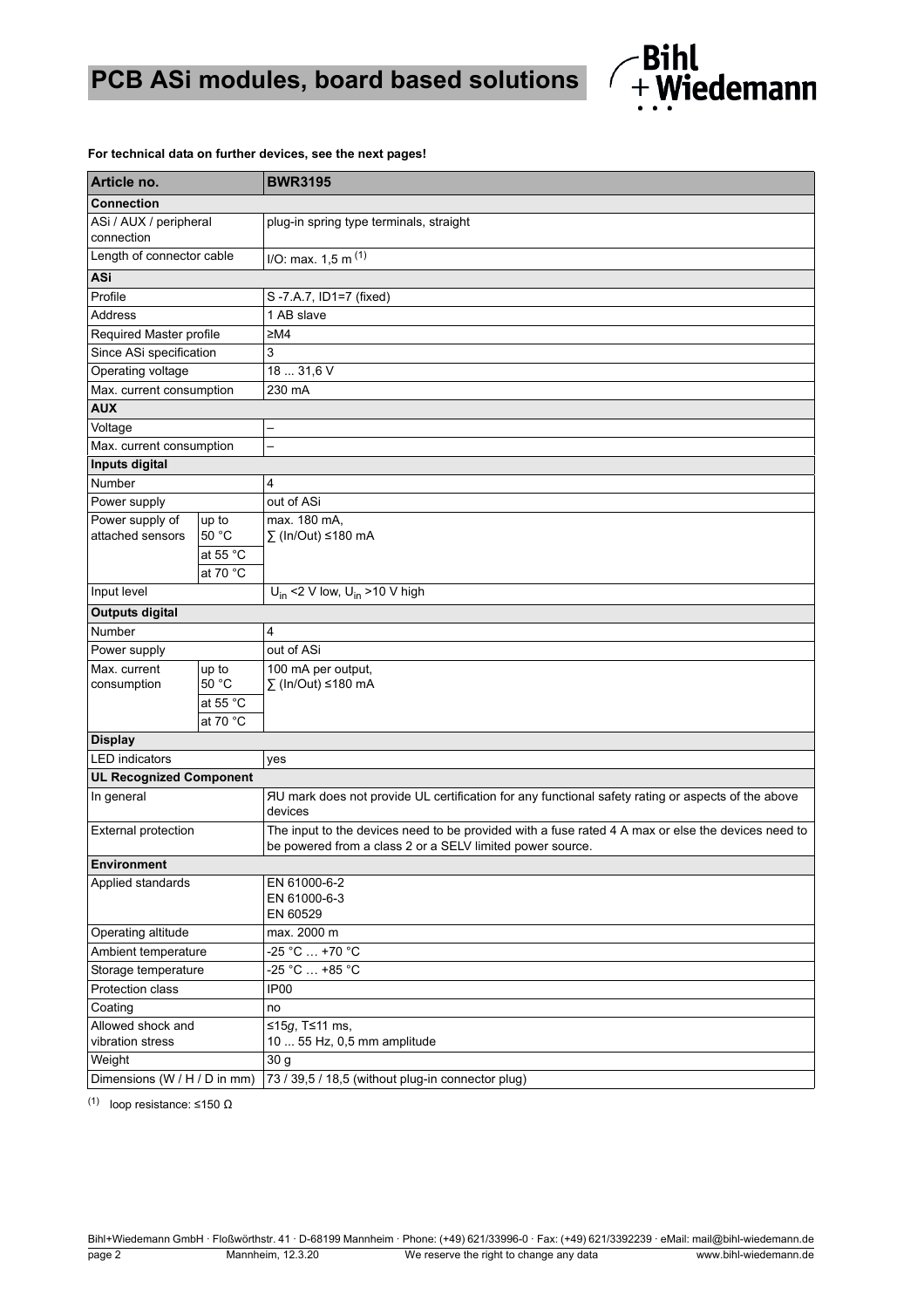## **PCB ASi modules, board based solutions**



| Programming    | <b>Bit Setting Digital IO</b> |                                  |  |                |  |  |  |
|----------------|-------------------------------|----------------------------------|--|----------------|--|--|--|
|                | D <sub>3</sub>                | D <sub>2</sub><br>D <sub>1</sub> |  | D <sub>0</sub> |  |  |  |
|                | input                         |                                  |  |                |  |  |  |
| <b>BWR3195</b> |                               | IJ                               |  |                |  |  |  |
|                | output                        |                                  |  |                |  |  |  |
| <b>BWR3195</b> | ጋ4                            |                                  |  |                |  |  |  |

| Programming    | <b>Parameter bit</b> |                                        |                                       |                               |  |  |
|----------------|----------------------|----------------------------------------|---------------------------------------|-------------------------------|--|--|
|                |                      | P2                                     | P <sub>1</sub>                        | P <sub>0</sub>                |  |  |
| <b>BWR3195</b> | not used             | 0=on / 1=off<br>(synchronous I/O mode) | $0=on / 1=off$<br>(data input filter) | $0=$ off / 1=on<br>(Watchdog) |  |  |

| Programming    |                                                  |  |  |  |  |
|----------------|--------------------------------------------------|--|--|--|--|
| <b>BWR3195</b> | Address preset 0                                 |  |  |  |  |
|                | changeable via bus master or programming devices |  |  |  |  |

| <b>Connections:</b>  |                                                        |  |  |  |
|----------------------|--------------------------------------------------------|--|--|--|
| ASi +, ASi -         | Connection to the ASi bus                              |  |  |  |
| lx                   | Input x                                                |  |  |  |
| Ox                   | Output x                                               |  |  |  |
| 0V                   | Reference potential for outputs                        |  |  |  |
| $+$ or $+24V$        | Output for 24 V power supply for the inputs            |  |  |  |
| $+24$ V in           | Input for 24 V power supply                            |  |  |  |
| $+24$ V 12, $+24$ 34 | Output for 24 V power supply for inputs 1+2 and/or 3+4 |  |  |  |
| n.c.                 | not connected                                          |  |  |  |





Bihl+Wiedemann GmbH · Floßwörthstr. 41 · D-68199 Mannheim · Phone: (+49) 621/33996-0 · Fax: (+49) 621/3392239 · eMail: mail@bihl-wiedemann.de www.bihl-wiedemann.de We reserve the right to change any data Mannheim, 12.3.20 page 3